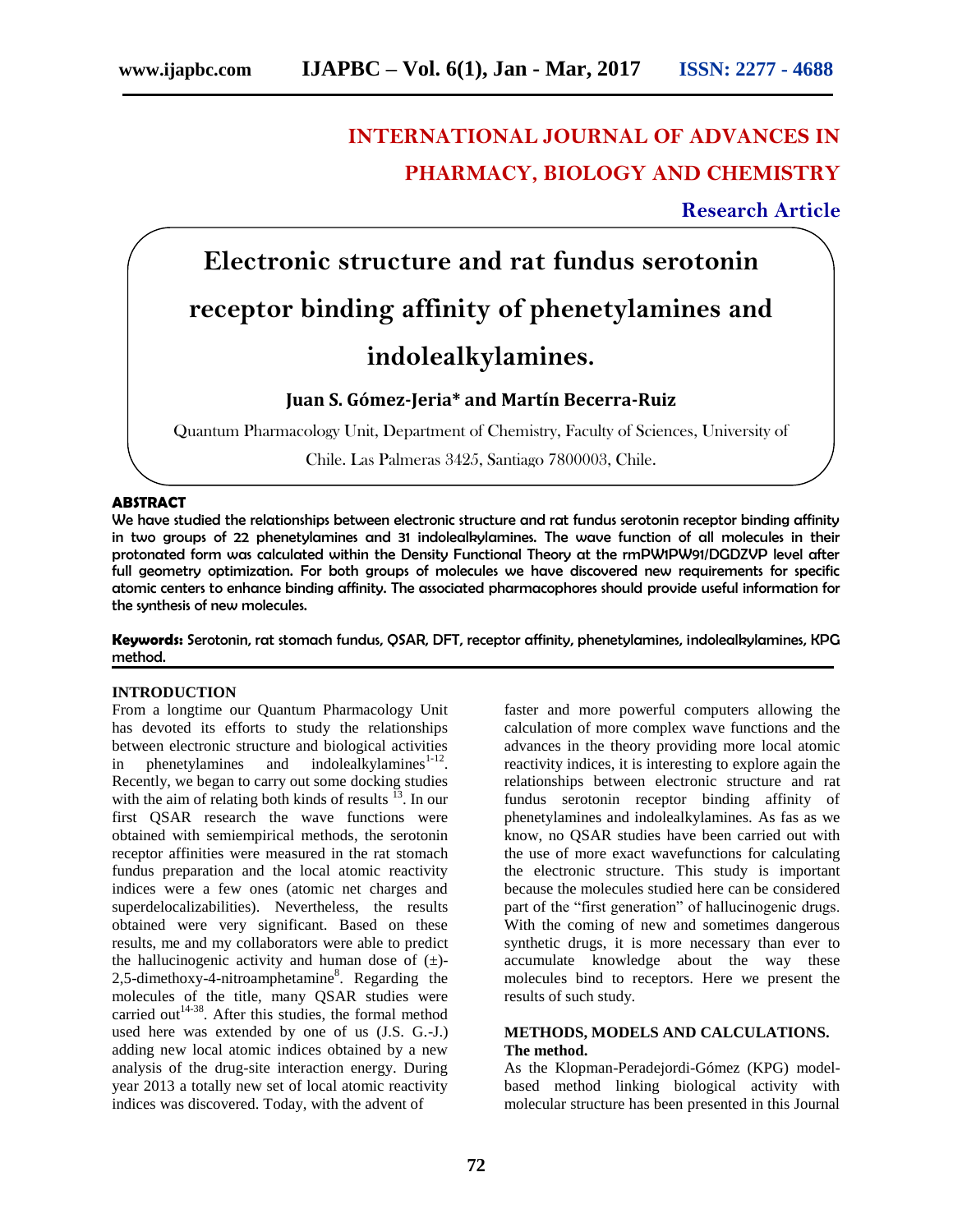and elsewhere, we shall discuss only the final results <sup>39</sup>. The receptor binding affinity,  $pA_2$ , is a linear function of several local atomic reactivity indices

(LARIs) and has the following general form<sup>40-44</sup>:  
\n
$$
pA_2 \approx a + bM_{D_i} + c \log \left[\sigma_{D_i} / (ABC)^{1/2}\right] + \sum_j \left[e_j Q_j + f_j S_j^E + s_j S_j^N\right] +
$$
\n
$$
+ \sum_j \sum_m \left[h_j(m)F_j(m) + x_j(m)S_j^E(m)\right] + \sum_j \sum_m \left[r_j(m)F_j(m) + t_j(m)S_j^N(m)\right] +
$$
\n
$$
+ \sum_j \left[g_j \mu_j + k_j \eta_j + o_j \omega_j + z_j S_j + w_j Q_j^{\max}\right]
$$

where M is the drug's mass,  $\sigma$  its symmetry number and ABC the product of the drug's moment of inertia about the three principal axes of rotation,  $Q_i$  is the net charge of atom *i*,  $S_i^E$  $S_i^E$  and  $S_i^N$  $S_i^N$  are, respectively, the total atomic electrophilic and nucleophilic superdelocalizabilities of Fukui et al.,  $F_{i,m}$  is the Fukui index of atom i in occupied (empty) MO m  $(m^{\prime})$ .  $E(m)$  is the atomic electrophilic superdelocalizability of atom i in MO m, etc. The total atomic electrophilic superdelocalizability (ESD) of atom i is defined as the sum over occupied MOs of the  $S_i^{E}(m)$ 's and the total atomic nucleophilic superdelocalizability (NSD) of atom i is defined as the sum over empty MOs of the  $S_i^N(m)$ 's. The last bracket of the right side of Eq. 1 contains local atomic indices obtained by an approximate rearrangement of part of the remaining terms of the series expansion employed in the model. For example,  $\mu_i$  is the total local atomic electronic chemical potential of atom i:

$$
\mu_i = \frac{E_{oc}^* - E_{em}^*}{2}
$$
 (2)

where  $E_{oc}^*$  is the upper occupied local MO with a non-zero Fukui index and  $E_{em}^*$  is the lowest empty local MO with a non-zero Fukui index.  $\eta_i$  is the local atomic hardness of atom i,  $\zeta_i$ , is the local atomic softness of atom i,  $\omega_i$  is the local atomic electrophilic index of atom i, and  $Q_i^{\max}$  is the maximal amount of electronic charge that atom i may accept.

The general meaning of these LARIs is:  $\mu_i$  is a measure of the tendency of an atom to gain or lose electrons; a large negative value indicates a good electron acceptor atom while a small negative value implies a good electron donor atom. The local atomic hardness can be interpreted as the resistance of an atom to exchange electrons with the environment. The local atomic electrophilic index is associated with the electrophilic power of an atom and includes the tendency of the electrophile atom to receive extra

electronic charge together with its resistance to exchange charge with the medium.

The moment of inertia term can be

expressed in a first approximation as <sup>42</sup>:  
\n
$$
\log \left[ (ABC)^{-1/2} \right] \approx \sum_{i} \sum_{i} m_{i,i} R_{i,i}^{2} = \sum_{i} O_{i}
$$
\n(3)

where the summation over t is over the different substituents of the molecule,  $m_{i,t}$  is the mass of the ith atom belonging to the t-th substituent,  $R<sub>i,t</sub>$  being its distance to the atom to which the substituent is attached. We have called them Orientation Parameters  $42, 45, 46$ .

Then, for  $n$  (i=1,  $n$ ) molecules we have a set of simultaneous equations 1. This system holds for the atoms of the molecule directly concerned in the interaction process. Combined with the habitual multiple-regression techniques, these equations can be practically applied to estimate the relative variation of the biological activities in the family of molecules analyzed. The application of this method provided significant results for a variety of molecular systems and biological activities  $(10-13, 47-93)$  and references therein).

#### **Selection of molecules and biological activities.**

The rat fundus serotonin receptor binding affinities  $(pA_2)$  values were taken from the literature  $94-101$ . Figure 1 and Table 1 shows that selected phenetylamines. Figure 2 and Table 2 show the selected indolealkylamines.

#### **Calculations.**

The electronic structure of all molecules in their protonated form was calculated within the Density Functional Theory (DFT) at the rmPW1PW91/DGDZVP level with full geometry optimization. The Gaussian suite of programs was used  $102$ . All the information needed to calculate numerical values for the local atomic reactivity indices was obtained from the Gaussian results with the D-Cent-QSAR software  $103$ . All the electron populations smaller than or equal to 0.01 e were considered as zero. Negative electron populations coming from Mulliken Population Analysis were corrected as usual <sup>104</sup>. Orientational parameter values were taken from Tables  $45, 46$ . As the resolution of the system of linear equations is not possible because we have not sufficient molecules, we made use of Linear Multiple Regression Analysis (LMRA) techniques to find the best solution. It is hypothesized that there is a set of atoms, common to all molecules analyzed (the common skeleton), accounting for *almost* all the interactions leading to the expression of a given biological activity. The role of the substituents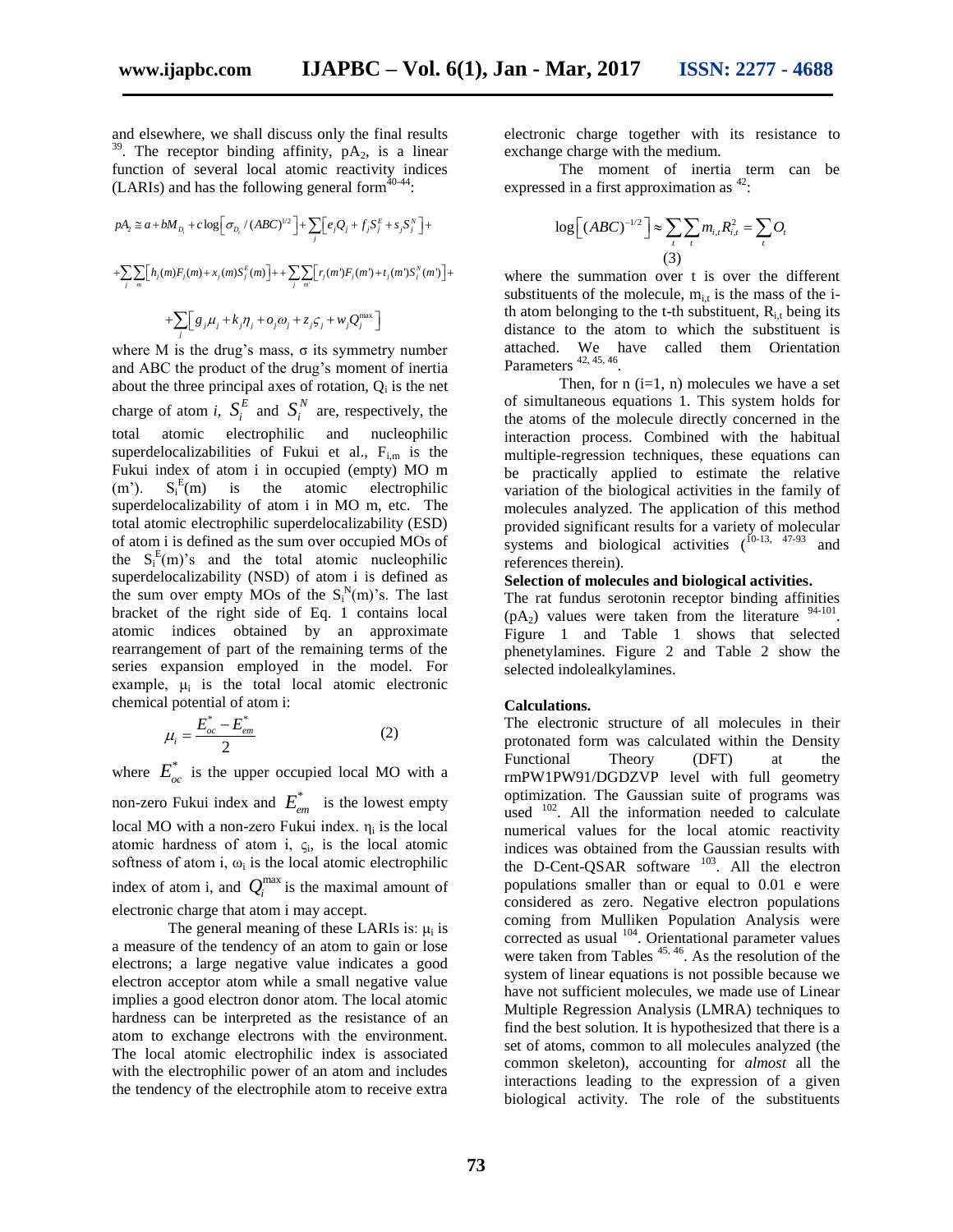consists in modifying the electronic structure of the common skeleton, influencing the correct alignment of the drug through the orientational parameters and sometimes directly interact with the receptor. The common skeletons are shown in Figs. 3 and 4. For each case, a matrix containing the dependent variable (the  $pA_2$ ), the local atomic reactivity indices of all atoms of the common skeleton and the orientational parameter of the substituents as independent variables was built. The Statistica software was employed for LMRA  $^{105}$ .

#### **RESULTS**

#### **Results for phenetylamines.**

The best equation obtained was:  
\n
$$
pA_2=0.45-0.22S_{11}^{E}+1.17\omega_{10}+1.13Q_{12}^{char}-68.27F_7(HOMO)*
$$
\n(2)

with  $n=20$ ,  $R=0.98$ ,  $R^2=0.95$ , adj- $R^2=0.94$ , F(4,15)=79.09 (*p*<0.000001) and SD=0.21. No outliers were detected and no residuals fall outside the  $\pm 2\sigma$  limits. Here,  $S_{11}^E$  is the total atomic electrophilic superdelocalizability of atom 11,  $\omega_{10}$  is the total atomic electrophilicity of atom 10,  $Q_{12}^{\text{char}}$  is the total atomic charge capacity of atom 12 and  $F_7(HOMO)^*$  is the Fukui index (the electron population) of the highest occupied MO localized on atom 7. Tables 3 and 4 show the beta coefficients, the results of the t-test for significance of coefficients and the matrix of squared correlation coefficients for the variables of Eq. 2. There are no significant internal correlations between independent variables (Table 4). Figure 5 displays the plot of observed *vs.* calculated  $pA_2$ .

The associated statistical parameters of Eq. 2 indicate that this equation is statistically significant and that the variation of the numerical values of a group of four local atomic reactivity indices of atoms of the common skeleton explains about 94% of the variation of the  $pA_2$  in this group of molecules. Figure 5, spanning about 2.8 orders of magnitude, shows that there is a good correlation of observed *versus* calculated values and that almost all points are close or inside the 95% confidence interval. This can be considered as an indirect evidence that the common skeleton hypothesis works relatively well for this set of molecules.

#### **Results for indole alkylamines**

The best equation obtained was: The best equation obtained was:<br>  $pA_2 = 3.88 + 1.6S_2^E (HOMO)^* + 5.87Q_7^{\text{char}} + 3.97S_{13}^E$ pA<sub>2</sub>=3.88+1.6S<sup>E</sup>(HOMO)\*+5.87Q<sup>e</sup><br>-0.40S<sup>E</sup>(HOMO)\*+0.03S<sup>E</sup><sub>17</sub>+0.01<sub>QR1</sub> (3)

with  $n=28$ ,  $R=0.95$ ,  $R^2 = 0.91$ ,  $\approx 2$  = 0.88,  $F(6,21)=34.10$   $(p<0.000001)$  and SD=0.19. No outliers were detected and no residuals fall outside the  $\pm 2\sigma$  limits. Here,  $S_2^E(HOMO)^*$  is the electrophilic superdelocalizability of the highest occupied MO localized on atom 2,  $Q_7^{\text{char}}$  is the local atomic charge capacity of atom 7,  $S_{13}^E$  is the total atomic electrophilic superdelocalizability of atom 13,  $S_6^E$ (HOMO)\* is the Fukui index of the highest occupied MO localized on atom 6,  $S_{17}^E$  is the total atomic electrophilic superdelocalizability of atom 17 and  $\varphi_{R1}$  is the orientational parameter of the R<sub>1</sub> substituent. Tables 5 and 6 show the beta coefficients, the results of the t-test for significance of coefficients and the matrix of squared correlation coefficients for the variables of Eq. 3. There are no significant internal correlations between independent variables (Table 6). Figure 6 displays the plot of observed *vs.* calculated pA<sub>2</sub>.

The associated statistical parameters of Eq. 3 indicate that this equation is statistically significant and that the variation of the numerical values of a group of six local atomic reactivity indices of atoms of the common skeleton explains about 88% of the variation of the  $pA_2$  in this group of molecules. Figure 6, spanning about 2.4 orders of magnitude, shows that there is a good correlation of observed *versus* calculated values and that almost all points are close or inside the 95% confidence interval. This can be considered as an indirect evidence that the common skeleton hypothesis works relatively well for this set of molecules.

#### **DISCUSSION**

#### **Discussion of the results for phenetylamines.**

Table 3 shows that the importance of variables is  $S_{11}^E$  $\gg$   $\omega_{10}$  >  $Q_{12}$ <sup>char</sup> > F<sub>7</sub>(HOMO)<sup>\*</sup>. A high pA<sub>2</sub> is associated with highly negative values of  $S_{11}^E$ ,  $Q_{12}^{\text{char}}$ and  $\omega_{10}$ , and with small values of F<sub>7</sub>(HOMO)<sup>\*</sup>. Atom 11 is the first atom of the substituent  $(R_2)$  attached to atom 5 (Fig. 3). A high value of  $S_{11}^E$  suggests that atom 11 is acting as an electron donor. The usual substituent at this position is  $OCH<sub>3</sub>$ . Then for a high binding affinity any other substituent -O-X in which X contributes to increase the net charge of the oxygen atom should be a good candidate to test. Atom 10 is a hydrogen atom bonded to the side chain nitrogen atom (Fig. 3). A high value of  $\omega_{10}$  suggests that this atom should be able to receive extra electronic charge. An interpretation consistent with this fact is that atom 10 is participating in a hydrogen bond. Atom 12 is the first atom of the substituent  $(R_3)$ attached to atom 4 (Fig. 3). A high value of  $Q_{12}^{char}$ strongly suggests that the ideal substituent is an atom or a group that can accept electronic charge. The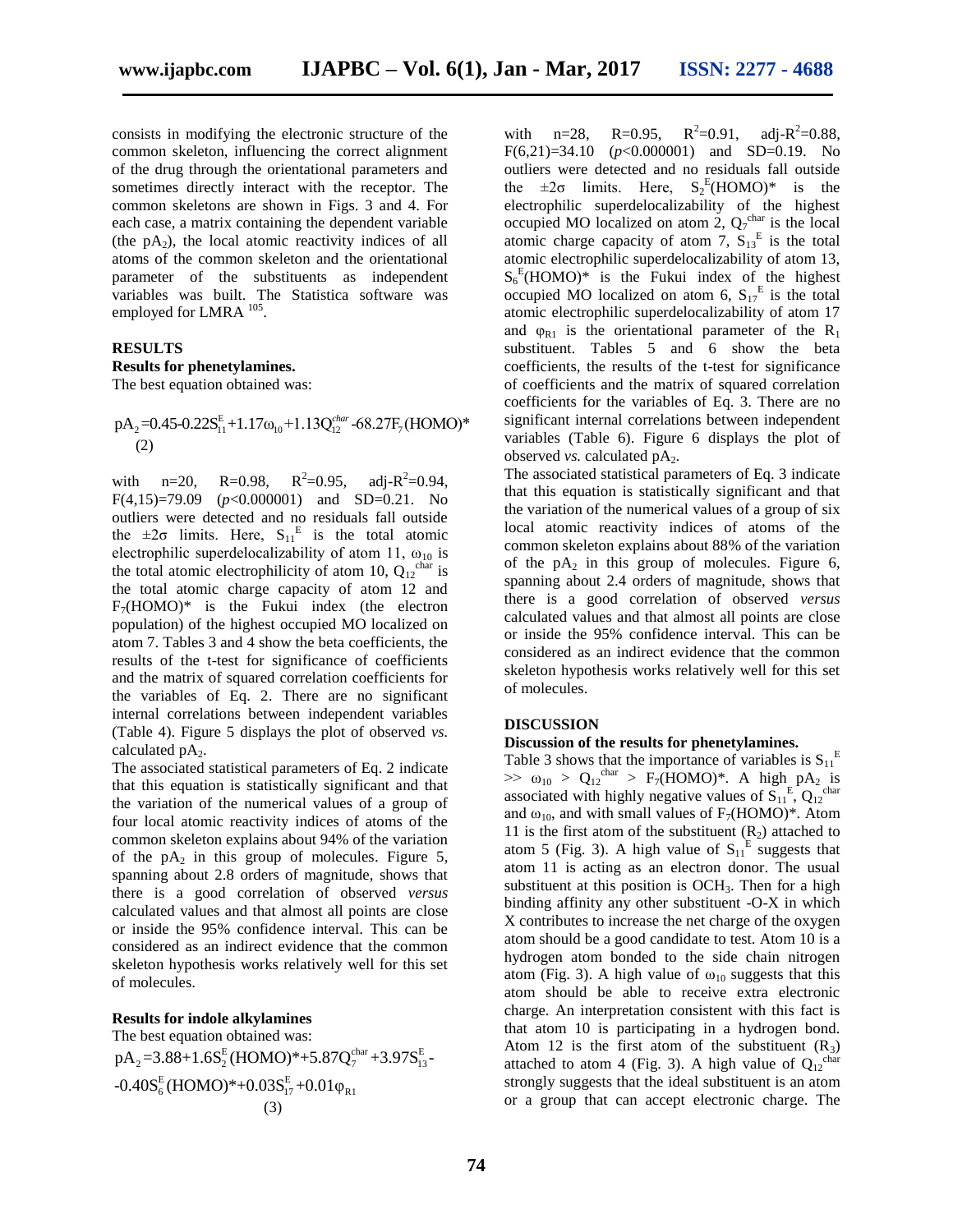usual substituent is OMe but this result indicate that there are several more possibilities to explore. Atom 7 is the carbon atoms of the side chain directly bonded to the phenyl group (Fig. 3). A high  $pA_2$  is associated with an almost zero electron density of the HOMO. All the suggestions are displayed in the partial 2D pharmacophore of Fig. 7.

It is interesting to note that all local atomic reactivity indices appearing in Eq. 2 do not belong to the phenyl ring. It is more or less obvious that this ring interacts with the receptor, probably through  $\pi$ -π MO interactions. What is important here is that our results presented here strongly suggest that some ring substituents also interact directly with the receptor. Besides the 2,5-dimethoxy-4-X substitution pattern, it appears that activity could be enhanced via a wise choice of the 3-substituent (12 in Fig. 8). In our earlier studies, the definition of the common skeleton was a very restrictive one, not allowing us to detect the role of the substituents of the phenyl ring. Very recently we studied the interaction of a group of Nbenzylthenethylamines with the cloned rat  $5-HT_{2C}$ receptor  $^{12}$ . The results showed that several substituents of the phenyl ring interacted directly with the receptor. This fact was confirmed with our studies of the interaction of these same molecules with a cloned human  $5-HT_{2B}$  receptor and a  $5-HT_{2A}$ model receptor<sup>10, 11</sup>. In both papers docking studies showed the same phenomenon. Finally, the docking of some hallucinogens to  $5-\text{HT}_{2A}$  receptor led to the same results. Now, the results obtained here provide more evidence that the substituents attached to the phenyl ring directly participate in the interaction with the receptor (the rat stomach fundus receptor in this case).

#### **Discussion of the results for indole alkylamines.**

Table 5 shows that the importance of variables is  $S_2^E(HOMO)^* > S_6^E(HOMO)^* > Q_7^{\text{char}} > S_{13}^E >> S_{17}^E >$  $\varphi_{R1}$ . A high pA<sub>2</sub> is associated with high values of  $Q_7^{\text{char}}$  and  $\varphi_{R1}$ , large negative values of  $S_6^{\text{E}}(\text{HOMO})^*$ and small negative values of  $S_2^E$ (HOMO)\*,  $S_{13}^E$  and  $S_{17}$ <sup>E</sup>. Atom 7 is a nitrogen in ring B (Fig. 4). High values of  $Q_7^{\text{char}}$  suggests that this atom should be able to receive extra charge. If this is true, then a good way to drain electrons from N7 is by changing N7-H by N7-X, where X is an electron-attractor group.  $\varphi_{R1}$ is the orientational effect of the N7 substituent (see Figs. 2 and 3). Table 2 shows that only hydrogen and methyl were used to generate Eq. 3. As a large value of this substituent appears to be associated with a

high  $pA_2$ , it is possible to substitute the methyl group by another with a greater OP value but fulfilling the condition for atom 7 (for OP numerical values of several substituents, see  $45, 46$ ). Atom 6 is a carbon shared by rings A and B (Fig. 3). As large negative values of  $S_6^E(HOMO)^*$  are associated with a high  $pA_2$ , the best possible situation is when the highest occupied local MO (HOMO\*) coincides with the molecule's HOMO and has a large electron density. Atom 2 is a carbon of ring A (Figs. 2 and 3). A high  $pA_2$  is associated with small negative values of  $S_2^E$ (HOMO)\*. This suggests that the optimal R<sub>5</sub> substituent is one depleting electrons from atom 2, and that atom 2 seems to interact with an electronrich site. Atom 13 is a hydrogen bonded to the nitrogen atom of the side chain. A high  $pA_2$  is associated with a low negative value of  $S_{13}^E$  making this atom a poor electron donor. This is consistent with its participation in a hydrogen bond. Atom 17 is the first atom of the  $R_6$  substituent (see Figs. 2 and 3). As a high  $pA_2$  is associated with small negative values, this suggests that this atom is interacting as an electron acceptor. Therefore a substituent of the kind -A-X, where X drains electron from A, is a good choice to explore. All the suggestions are displayed in the partial 2D pharmacophore of Fig. 8.

In this case, the variation of the  $pA_2$  is associated with the variation of reactivity indices belonging to the aromatic rings A and B and the substituents. Our results provide new conditions to be fulfilled by some atomic centers that may open the way for the synthesis of entirely new molecules with an increased receptor binding affinity. The equation for indolealkylamines provides data involving the direct interaction of only one substituent of the phenyl ring. Nevertheless, a docking study of psilocybin shows that this situation is possible  $^{13}$ .

In conclusion, the goal of reexamining the relationships between rat fundus serotonin receptor binding affinity and electronic structure for indolealkylamines and phenetylamines has been successful. For both families, more precise requirements for specific atomic centers are being proposed. This study confirmed our previous results on similar molecular systems and provides more evidence that the substituents of the phenyl ring directly interact with the receptor. Given the very general qualitative relationship between  $pA_2$  and "hallucinogenic" activity it is possible that new psychoactive members be obtained.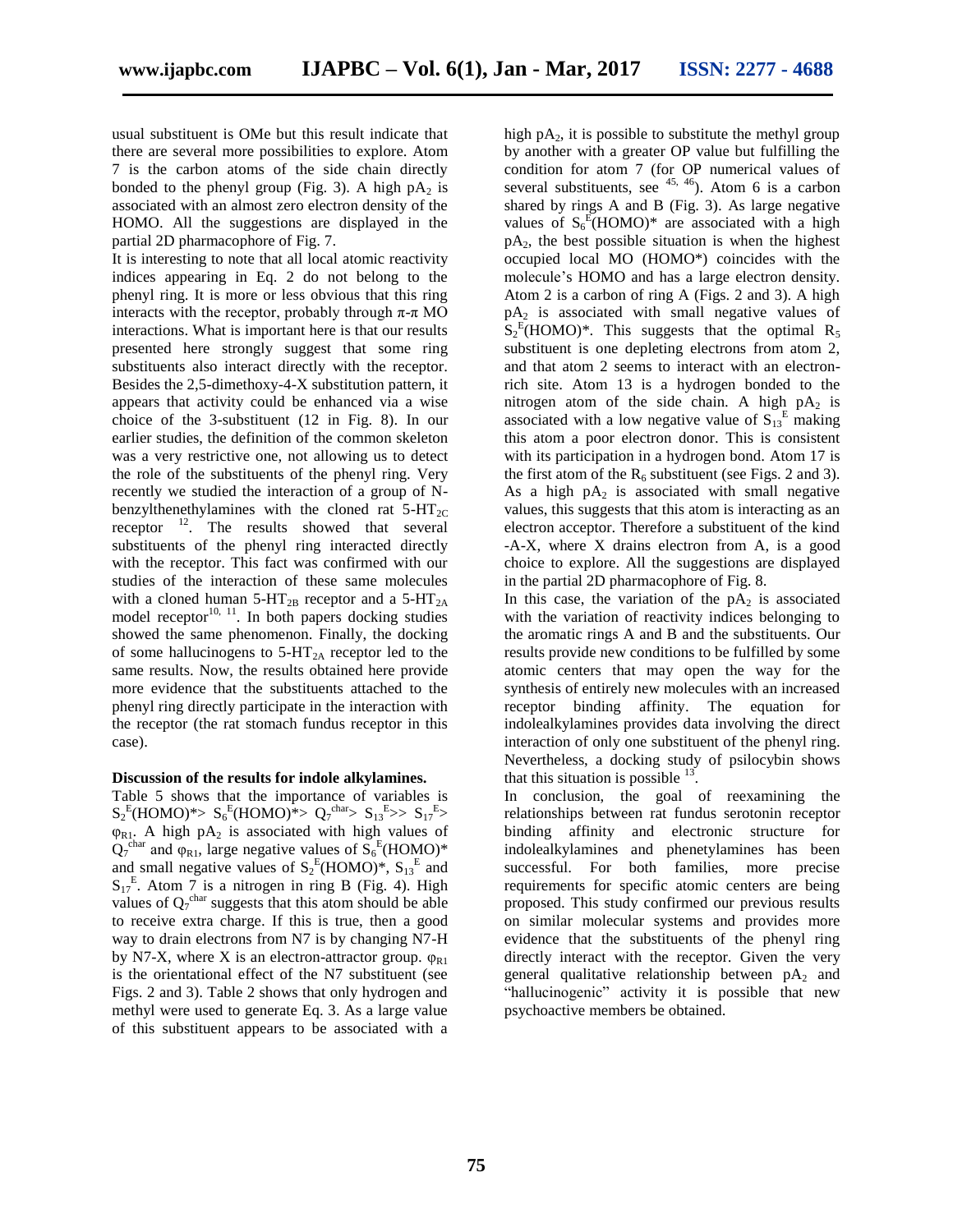

**Figure 1 General formula of phenetylamines.**

|                                                       | N<br>Rn <sub>2</sub><br>$R_4$ |                                                  |     |                         |           |          |          |             |  |  |
|-------------------------------------------------------|-------------------------------|--------------------------------------------------|-----|-------------------------|-----------|----------|----------|-------------|--|--|
|                                                       |                               | $R_5$                                            |     | $R_6$                   |           |          |          |             |  |  |
| <b>Figure 1</b><br>General formula of phenetylamines. |                               |                                                  |     |                         |           |          |          |             |  |  |
|                                                       |                               |                                                  |     |                         |           |          |          |             |  |  |
| Table 1.                                              |                               |                                                  |     |                         |           |          |          |             |  |  |
|                                                       |                               | Phenetylamines derivatives and pA <sub>2</sub> . |     |                         |           |          |          |             |  |  |
| $\mathbf{N}^\circ$                                    | $R_1$                         | R <sub>2</sub>                                   | R3  | $R_4$                   | $R_5$     | $R_{n1}$ | $R_{n2}$ | $pA_2$      |  |  |
| 1                                                     | H                             | OH                                               | Н   | Н                       | OMe       | Η        | Η        | 7.10        |  |  |
| $\overline{\mathbf{c}}$                               | Η                             | $OCH2C6H5$                                       | Η   | Η                       | OMe       | Me       | Me       | 5.44        |  |  |
| 3                                                     | H                             | OH                                               | Н   | H                       | OMe       | Me       | Me       | 6.85        |  |  |
| 4                                                     | Н                             | Н                                                | Н   | OН                      | Н         | Η        | Н        | 5.07        |  |  |
| 5                                                     | Me                            | OMe                                              | Н   | Br                      | OMe       | Н        | Н        | 6.93        |  |  |
| 6                                                     | Me                            | OMe                                              | Н   | I                       | OMe       | Η        | Η        | 7.63        |  |  |
| 7                                                     | Me                            | OMe                                              | Н   | NO <sub>2</sub>         | OMe       | Η        | H        | 7.49        |  |  |
| 8                                                     | Мe                            | Н                                                | Η   | OMe                     | Н         | Η        | Н        | 5.38        |  |  |
| 9                                                     | Η                             | Н                                                | Н   | Η                       | Н         | Η        | Н        | 5.26        |  |  |
| 10                                                    | Me                            | Н                                                | Н   | Η                       | Η         | Η        | Н        | 5.16        |  |  |
| 11                                                    | Me                            | $\, {\rm H}$                                     | Н   | H                       | $H_{\rm}$ | Η        | H        | <u>5.35</u> |  |  |
| 12                                                    | Н                             | OMe                                              | Η   | Η                       | Н         | Η        | Н        | 5.52        |  |  |
| 13                                                    | Н                             | Н                                                | OMe | Η                       | Н         | Н        | Н        | 5.89        |  |  |
| 14                                                    | Η                             | Н                                                | Н   | OMe                     | Η         | Η        | Η        | 5.10        |  |  |
| 15                                                    | Me                            | Н                                                | Н   | OMe                     | Н         | Н        | Н        | 5.16        |  |  |
| 16                                                    | Н                             | Н                                                | Н   | Me                      | Н         | Η        | Н        | 5.51        |  |  |
| 17                                                    | H                             | OMe                                              | H   | Н                       | OMe       | H        | Н        | 6.85        |  |  |
| 18                                                    | Η                             | OMe                                              | Η   | Η                       | OMe       | Me       | Me       | 6.52        |  |  |
| 19                                                    | Η                             | Η                                                | OMe | OMe                     | Н         | Η        | H        | 5.36        |  |  |
| 20                                                    | Н                             | Н                                                |     | 3- OCH <sub>2</sub> O-4 | Н         | Η        | Η        | 6.10        |  |  |
| 21                                                    | Н                             | Н                                                | OMe | OMe                     | OMe       | H        | Η        | 5.65        |  |  |
| 22                                                    | Η                             | Η                                                | OMe | OMe                     | OMe       | H        | Me       | 5.28        |  |  |
|                                                       |                               |                                                  |     |                         |           |          |          |             |  |  |
|                                                       |                               |                                                  |     |                         |           |          |          |             |  |  |
|                                                       |                               |                                                  |     |                         |           |          |          |             |  |  |
|                                                       |                               |                                                  |     |                         |           |          |          |             |  |  |
| 76                                                    |                               |                                                  |     |                         |           |          |          |             |  |  |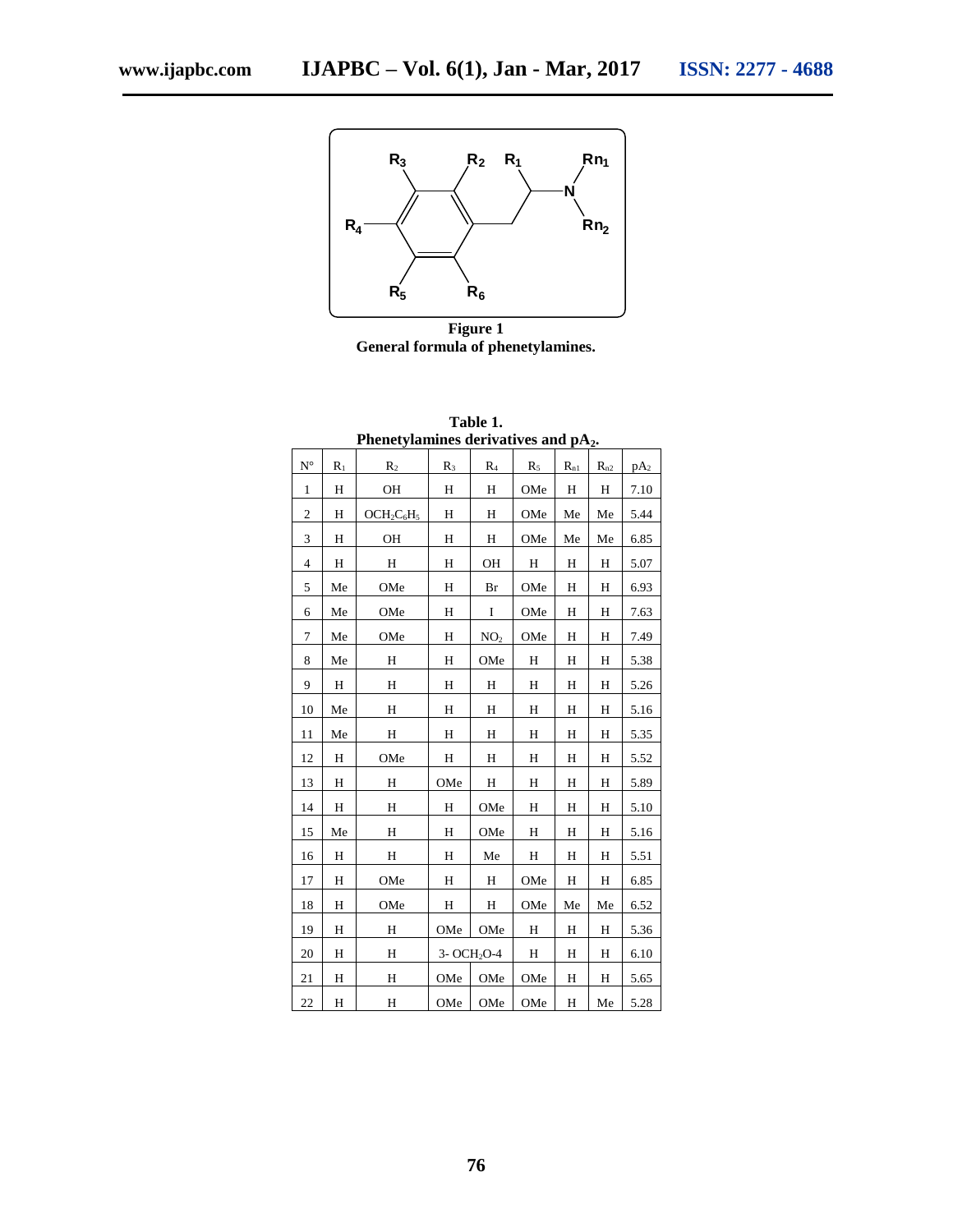

**Figure 2. General formula of indolealkylamines.**

| Table 2.                 |  |
|--------------------------|--|
| Indolealkylamines and nA |  |

| muvitain viammits anu<br>$P^2$ |              |                           |                 |                                     |              |                           |                            |              |              |        |
|--------------------------------|--------------|---------------------------|-----------------|-------------------------------------|--------------|---------------------------|----------------------------|--------------|--------------|--------|
| $N^{\circ}$                    | $\rm R_1$    | R <sub>2</sub>            | $R_3$           | $R_4$                               | $R_5$        | $R_6$                     | $R_{\rm nl}$               | $R_{\rm n2}$ | $R_{n3}$     | $pA_2$ |
| 1                              | H            | H                         | Η               | OH                                  | H            | $\boldsymbol{\mathrm{H}}$ | $\mathbf H$                | Me           | Me           | 7.41   |
| $\overline{c}$                 | H            | H                         | H               | OMe                                 | H            | $\mathbf H$               | $\mathbf H$                | Me           | Me           | 7.08   |
| 3                              | H            | H                         | H               | OMe                                 | H            | $\overline{H}$            | H                          | Et           | Et           | 6.94   |
| 4                              | H            | H                         | Η               | Me                                  | H            | H                         | H                          | Η            | H            | 6.86   |
| 5                              | $\, {\rm H}$ | Η                         | H               | OMe                                 | $\mathbf H$  | $\mathbf H$               | $\mathbf H$                | Me           | Et           | 6.85   |
| 6                              | $\, {\rm H}$ | H                         | OH              | H                                   | H            | $\overline{H}$            | H                          | Me           | Me           | 6.84   |
| $\boldsymbol{7}$               | Н            | H                         | $\, {\rm H}$    | OMe                                 | H            | $\mathbf H$               | H                          | Pr           | Pr           | 6.53   |
| 8                              | $\, {\rm H}$ | H                         | Н               | Me                                  | $\mathbf H$  | $\rm H$                   | $\mathbf H$                | Me           | Me           | 6.52   |
| 9                              | H            | H                         | Η               | H                                   | H            | Me                        | H                          | Me           | Me           | 6.29   |
| 10                             | $\, {\rm H}$ | $\overline{H}$            | NH <sub>2</sub> | Н                                   | H            | $H_{\parallel}$           | H                          | Me           | Me           | 6.28   |
| 11                             | H            | H                         | H               | H                                   | H            | H                         | H                          | $\mathbf H$  | $\, {\rm H}$ | 6.27   |
| 12                             | $\rm H$      | H                         | OMe             | H                                   | H            | Н                         | $H_{\rm}$                  | Me           | Me           | 6.17   |
| 13                             | Me           | H                         | Η               | H                                   | $H_{\rm}$    | H                         | H                          | Me           | Me           | 6.04   |
| 14                             | H            | Η                         | Н               | H                                   | $\, {\rm H}$ | H                         | Me                         | Me           | Me           | 6.02   |
| 15                             | $\rm H$      | $\boldsymbol{\mathrm{H}}$ | Н               | H                                   | $\rm H$      | $\mathbf H$               | $\boldsymbol{\mathrm{H}}%$ | Me           | Me           | 6.00   |
| 16                             | H            | H                         | H               | Ac                                  | $H_{\rm}$    | H                         | H                          | Me           | Me           | 5.86   |
| 17                             | $\, {\rm H}$ | H                         | Η               | $\, {\rm H}$                        | $\, {\rm H}$ | H                         | H                          | Et           | ET           | 5.79   |
| 18                             | $\mathbf H$  | H                         | Н               | $\, {\rm H}$                        | OMe          | $\rm H$                   | $\mathbf H$                | Me           | Me           | 5.77   |
| 19                             | H            | Η                         | Н               | OMe                                 | $\, {\rm H}$ | OMe                       | Η                          | Me           | Me           | 5.50   |
| 20                             | $\mathbf H$  | Η                         | Н               | $\, {\rm H}$                        | H            | OMe                       | H                          | Me           | Me           | 5.33   |
| 21                             | $\mathbf H$  | $\rm H$                   | Н               | Н                                   | $\rm H$      | OH                        | $\mathbf H$                | Me           | Me           | 4.88   |
| 22                             | $\rm H$      | Me                        | Н               | H                                   | $\rm H$      | $\boldsymbol{\mathrm{H}}$ | $\mathbf H$                | $\mathbf H$  | $\, {\rm H}$ | 5.49   |
| 23                             | Н            | Me                        | Η               | Н                                   | H            | H                         | H                          | H            | $\, {\rm H}$ | 6.46   |
| 24                             | $\, {\rm H}$ | H                         | Н               | H                                   | H            | $\mathop{\hbox{\rm Et}}$  | H                          | Me           | Me           | 6.31   |
| 25                             | $\rm H$      | H                         | Н               | H                                   | $\rm H$      | Br                        | H                          | Me           | Me           | 6.51   |
| 26                             | Н            | Η                         | Η               | OMe                                 | $\, {\rm H}$ | Me                        | H                          | Me           | Me           | 6.61   |
| $27\,$                         | $\, {\rm H}$ | H                         | Н               | OMe                                 | OMe          | OMe                       | H                          | Me           | Me           | 5.98   |
| 28                             | $\rm H$      | H                         | Н               | OMe                                 | $\rm H$      | $\boldsymbol{\mathrm{H}}$ | H                          | $\rm H$      | $\rm H$      | 7.54   |
| 29                             | $\, {\rm H}$ | H                         | H               | OCOC(CH <sub>3</sub> ) <sub>3</sub> | $H_{\rm}$    | H                         | H                          | Me           | Me           | 7.42   |
| $30\,$                         | H            | H                         | OMe             | H                                   | H            | $\overline{H}$            | $\overline{H}$             | $\rm H$      | $\, {\rm H}$ | 6.58   |
| $31*$                          | $\, {\rm H}$ | Н                         | H               | $\, {\rm H}$                        | $\mathbf H$  | H                         | H                          | H            | Me           | 5.97   |

 $*$  With a CH<sub>2</sub> group instead of N in ring B.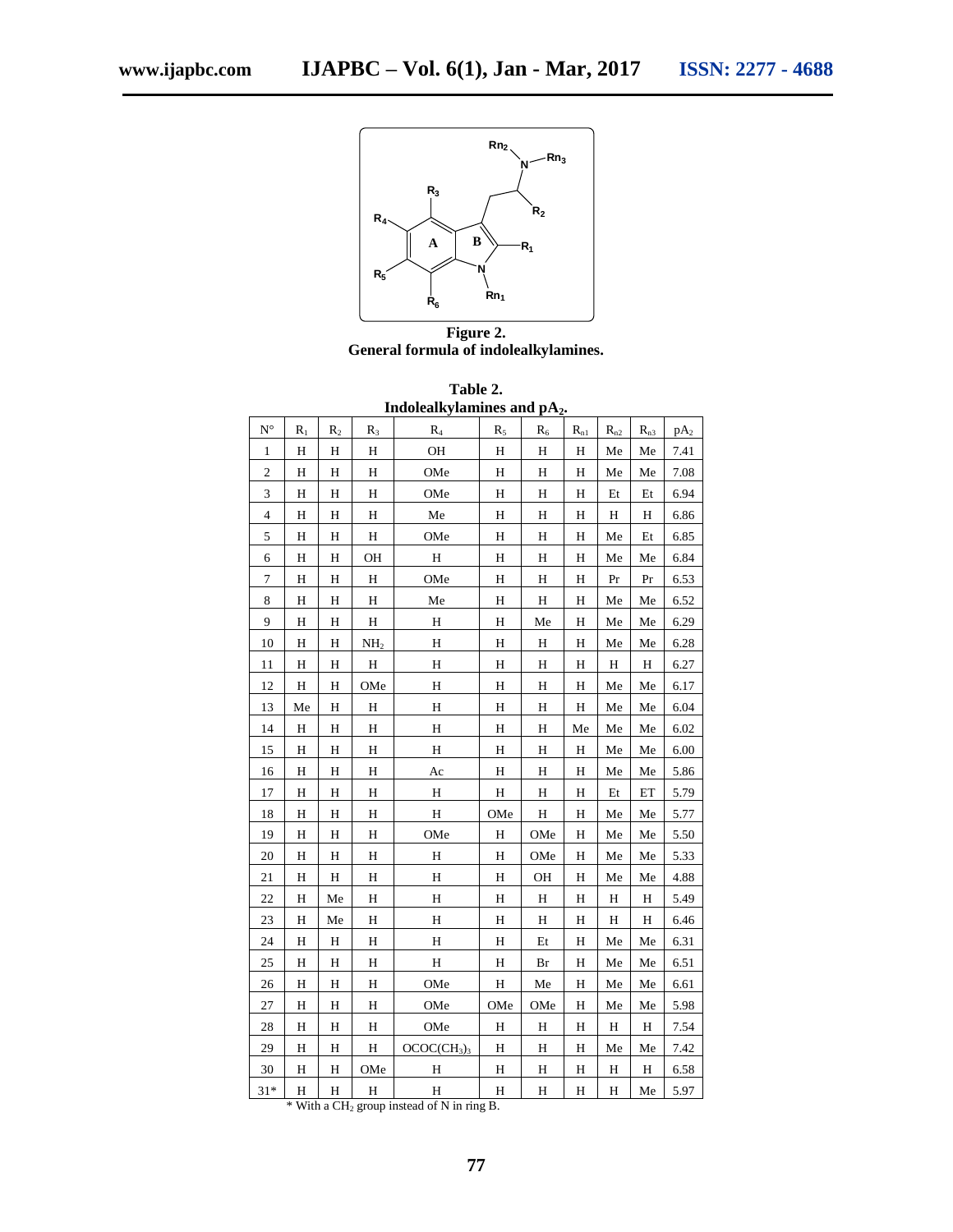

**Figure 3. Common skeleton of phenetylamines.**



**Figure 4. Common skeleton of indolealkylamines.**

| Beta coefficients and t-test for significance of coefficients in Eq. 2. |             |          |            |  |  |  |
|-------------------------------------------------------------------------|-------------|----------|------------|--|--|--|
| Var.                                                                    | <b>Beta</b> | t(15)    | p-level    |  |  |  |
| $S_{11}^E$                                                              | $-1.13$     | $-17.37$ | < 0.000001 |  |  |  |
| $\omega_{10}$                                                           | 0.42        | 6.36     | < 0.00001  |  |  |  |
| char<br>$Q_{12}$                                                        | 0.23        | 4.15     | < 0.0009   |  |  |  |
| $F_7(HOMO)^*$                                                           | $-0.20$     | $-3.50$  | < 0.003    |  |  |  |

**Table 3**

| Table 4<br>Matrix of squared correlation coefficients for the variables in Eq. 2. |      |      |      |  |  |  |  |
|-----------------------------------------------------------------------------------|------|------|------|--|--|--|--|
| $Q_{12}^{\text{char}}$<br>$S_{11}^E$<br>$\omega_{10}$                             |      |      |      |  |  |  |  |
| $\omega_{10}$                                                                     | 0.28 | 1.00 |      |  |  |  |  |
| $Q_{12}^{\text{char}}$                                                            | 0.03 | 0.05 | 1.00 |  |  |  |  |
| $F_7(HOMO)^*$                                                                     | 0.05 | 0.04 | 0.01 |  |  |  |  |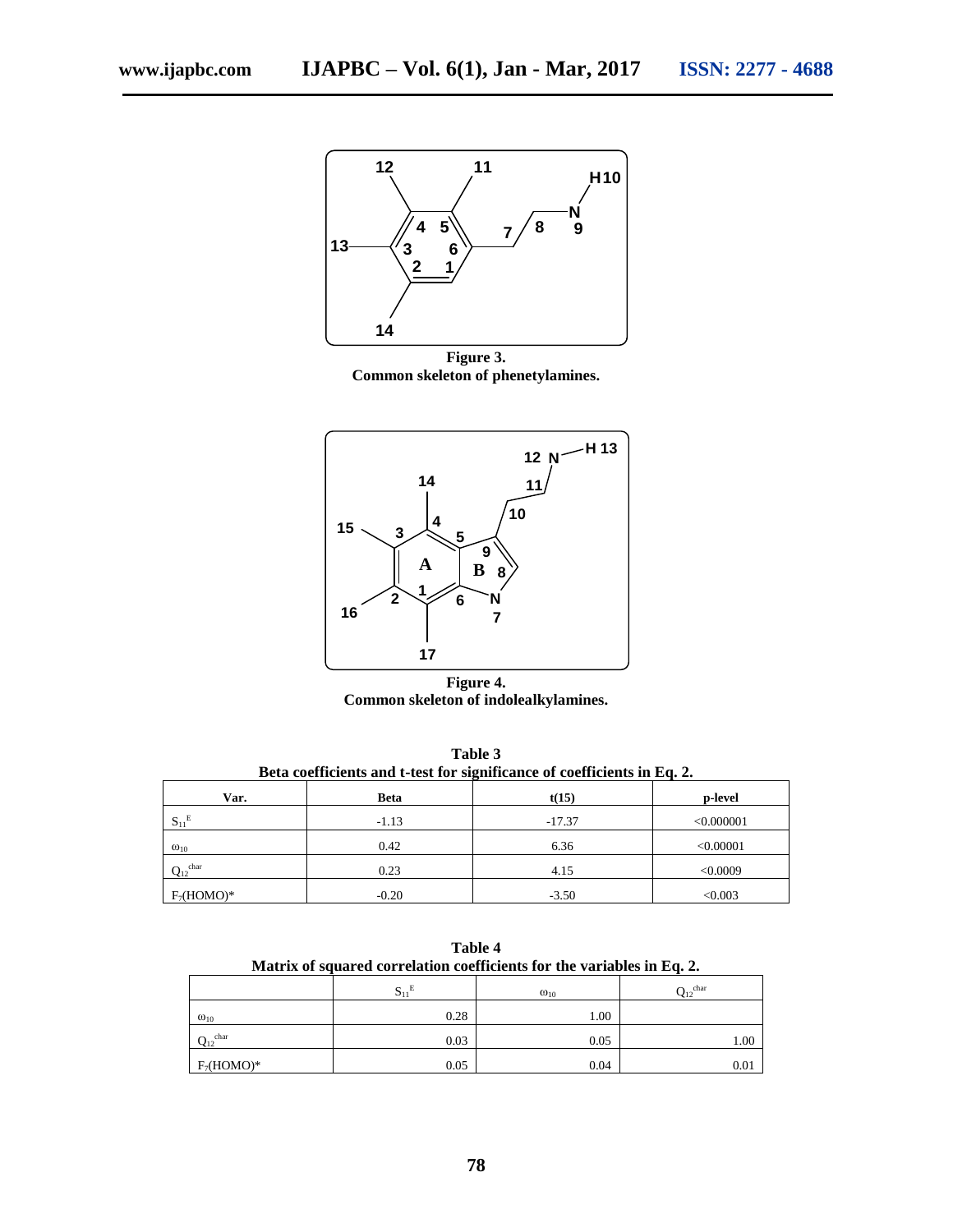

**Plot of predicted** *vs***. observed pA<sup>2</sup> values (Eq. 2). Dashed lines denote the 95% confidence interval.**

| Beta coefficients and t-test for significance of coefficients in Eq. 3. |         |         |            |  |  |  |
|-------------------------------------------------------------------------|---------|---------|------------|--|--|--|
| Var.                                                                    | Beta    | t(21)   | p-level    |  |  |  |
| $S_2^E(HOMO)^*$                                                         | 0.62    | 7.23    | < 0.000001 |  |  |  |
| $Q_7^{\text{char}}$                                                     | 0.35    | 4.95    | < 0.00007  |  |  |  |
| $S_{13}^E$                                                              | 0.30    | 4.32    | < 0.0003   |  |  |  |
| $S_6^E$ (HOMO)*                                                         | $-0.41$ | $-4.74$ | < 0.0001   |  |  |  |
| $S_{17}^E$                                                              | 0.23    | 3.09    | < 0.006    |  |  |  |
| $\varphi_{R1}$                                                          | 0.18    | 2.49    | < 0.02     |  |  |  |

**Table 5**

**Table 6 Matrix of squared correlation coefficients for the variables in Eq. 3.**

|                                | $S_2^E(HOMO)^*$ | $Q_7^{\text{char}}$ | $\mathbf{S_{13}}^{\mathrm{E}}$ | $S_6^E(HOMO)^*$ | $\mathbf{S_{17}}^{\mathrm{E}}$ |
|--------------------------------|-----------------|---------------------|--------------------------------|-----------------|--------------------------------|
| $Q_7^{\text{char}}$            | 0.00            |                     |                                |                 |                                |
| $S_{13}^E$                     | 0.02            | 0.04                | 1.00                           |                 |                                |
| $S_6^E$ (HOMO)*                | 0.25            | 0.00                | 0.03                           | 1.00            |                                |
| $\mathbf{S_{17}}^{\mathrm{E}}$ | 0.00            | 0.01                | 0.04                           | 0.12            | 1.00                           |
| $\varphi_{R1}$                 | 0.12            | 0.03                | 0.01                           | 0.02            | 0.01                           |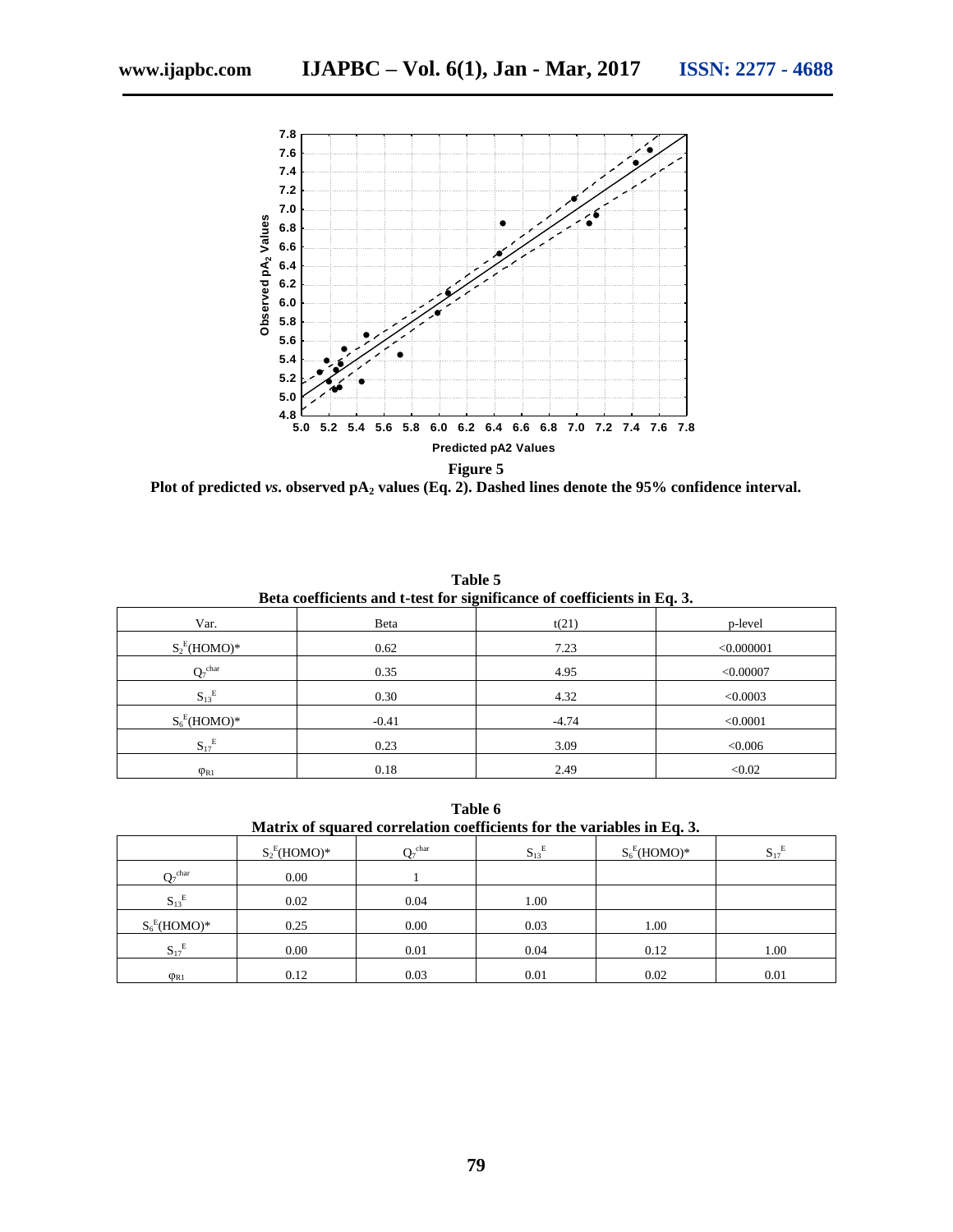

**Plot of predicted** *vs***. observed pA<sup>2</sup> values (Eq. 3). Dashed lines denote the 95% confidence interval.**



**2D pharmacophore for phenetylamines.**



**Figure 8 2D pharmacophore for indolealkylamines.**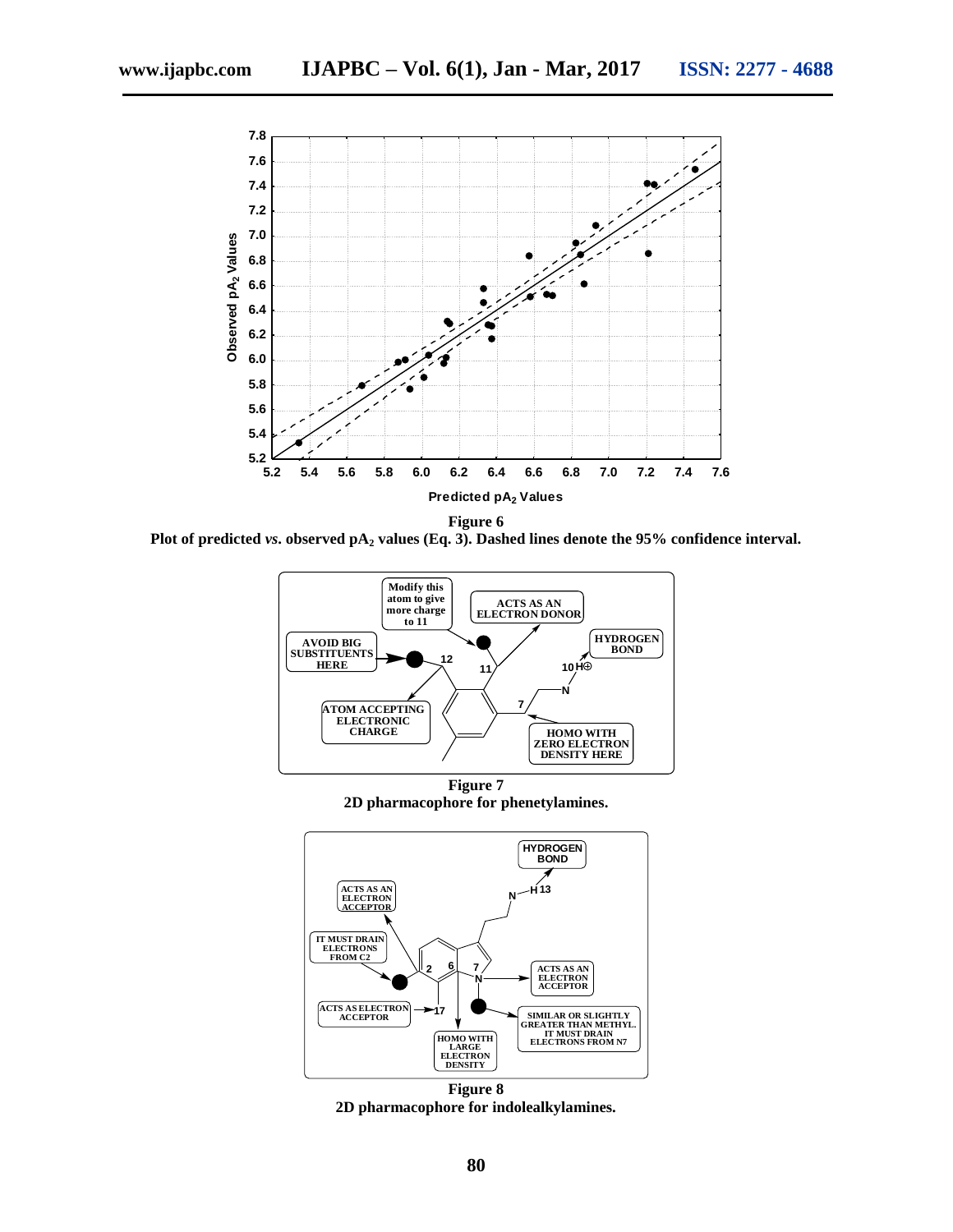#### **REFERENCES**

- 1. Gómez-Jeria JS. Approximate Molecular Electrostatric Potentials of Protonated Mescaline Analogues. Acta sud Amer. Quím. 1984; 4(1): 1-9.
- 2. Gómez-Jeria JS, Morales-Lagos D. The mode of binding of phenylalkylamines to the Serotonergic Receptor. In QSAR in design of Bioactive Drugs, Kuchar, M., Ed. Prous, J.R.: Barcelona, Spain, 1984; pp 145-173.
- 3. Gómez-Jeria JS, Morales-Lagos DR. Quantum chemical approach to the relationship between molecular structure and serotonin receptor binding affinity. J. Pharm. Sci. 1984; 73(12): 1725-1728.
- 4. Cassels BK, Gómez-Jeria JS. A reevaluation of psychotomimetic amphetamine derivatives in humans. J. Psychoact. Drugs 1985; 17(2): 129-130.
- 5. Gómez-Jeria JS, Morales-Lagos D, Rodriguez-Gatica JI, Saavedra-Aguilar JC. Quantum-chemical study of the relation between electronic structure and pA2 in a series of 5-substituted tryptamines. Int. J. Quant. Chem. 1985; 28(4): 421-428.
- 6. Gómez-Jeria JS, Cassels BK, Clavijo RE, Vargas V, Quintana R, et al. Spectroscopic characterization of a new hallucinogen: 1- (2,5-dimethoxy-4-nitrophenyl)-2 aminipropane (DON). Microgram (DEA)

1986; 19(11): 153-162. 7. Gómez-Jeria JS, Morales-Lagos D, Cassels BK, Saavedra-Aguilar JC. Electronic structure and serotonin receptor binding

- affinity of 7-substituted tryptamines QSAR of 7-substituted tryptamines. Quant. Struct.- Relat. 1986; 5(4): 153-157.
- 8. Gómez-Jeria JS, Cassels BK, Saavedra-Aguilar JC. A quantum-chemical and experimental study of the hallucinogen  $(\pm)$ -1-(2,5-dimethoxy-4-nitrophenyl)-2 aminopropane (DON). Eur. J. Med. Chem. 1987; 22(5): 433-437.
- 9. Richter P, Morales A, Gomez-Jeria JS, Morales-Lagos D. Electrochemical study of the hallucinogen  $(\pm)$ -1-(2,5-dimethoxy-4nitrophenyl)-2-aminopropane. Analyst 1988; 113(6): 859-863.
- 10. Gómez-Jeria JS, Robles-Navarro A. A Density Functional Theory and Docking study of the Relationships between Electronic Structure and 5-HT2B Receptor Binding Affinity in N-Benzyl

Phenethylamines. Der Pharma Chem. 2015; 7(2): 243-269.

- 11. Gómez-Jeria JS, Robles-Navarro A. DFT and Docking Studies of the Relationships between Electronic Structure and 5-HT2A<br>Receptor Binding Affinity in N-Receptor Binding Affinity in N-Benzylphenethylamines. Res. J. Pharmac. Biol. Chem. Sci. 2015; 6(2): 1811-1841.
- 12. Gómez-Jeria JS, Robles-Navarro A. A Quantum Chemical Study of the Relationships between Electronic Structure and cloned rat 5-HT2C Receptor Binding Affinity in N-Benzylphenethylamines. Res. J. Pharmac. Biol. Chem. Sci. 2015; 6(3): 1358-1373.
- 13. Gómez-Jeria JS, Robles-Navarro A. A Note on the Docking of some Hallucinogens to the 5-HT2A Receptor. J. Comput. Methods Drug Des. 2015; 5(1): 45-57.
- 14. Shulgin AT, Sargent T, Naranjo C. Structure-Activity Relationships of One-Ring Psychotomimetics. Nature 1969; 221(5180): 537-541.
- 15. Kang S, Green JP. Steric and Electronic Relationships among Some Hallucinogenic Compounds. Proc. Natl. Acad. Sci. 1970; 67(1): 62-67.
- 16. Antun F, Smythies JR, Benington F, Morin RD, Barfknecht CF, et al. Native fluorescence and hallucinogenic potency of some amphetamines. Experientia 1971;  $27(1): 62-63.$
- 17. Aldous FAB, Barrass BC, Brewster K, Buxton DA, Green DM, et al. Structureactivity relations in psychotomimetic phenylalkylamines. J. Med. Chem. 1974; 17(10): 1100-1111.
- 18. Kier LB, Hall LH. Structure-activity studies on hallucinogenic amphetamines using molecular connectivity. J. Med. Chem. 1977; 20(12): 1631-1636.
- 19. Kier LB, Glennon RA. Psychotomimetic phenalkylamines as serotonin agonists: An SAR analysis. Life Sci. 1978; 22(18): 1589- 1593.
- 20. Shulgin AT. Psychotomimetic Drugs: Structure-Activity Relationships. In Stimulants, Iversen, L. L.; Iversen, S. D.; Snyder, S. H., Eds. Springer US: Boston, MA, 1978; pp 243-333.
- 21. Glennon RA, Kier LB, Shulgin AT. Molecular connectivity analysis of hallucinogenic mescaline analogs. J. Pharm. Sci. 1979; 68(7): 906-907.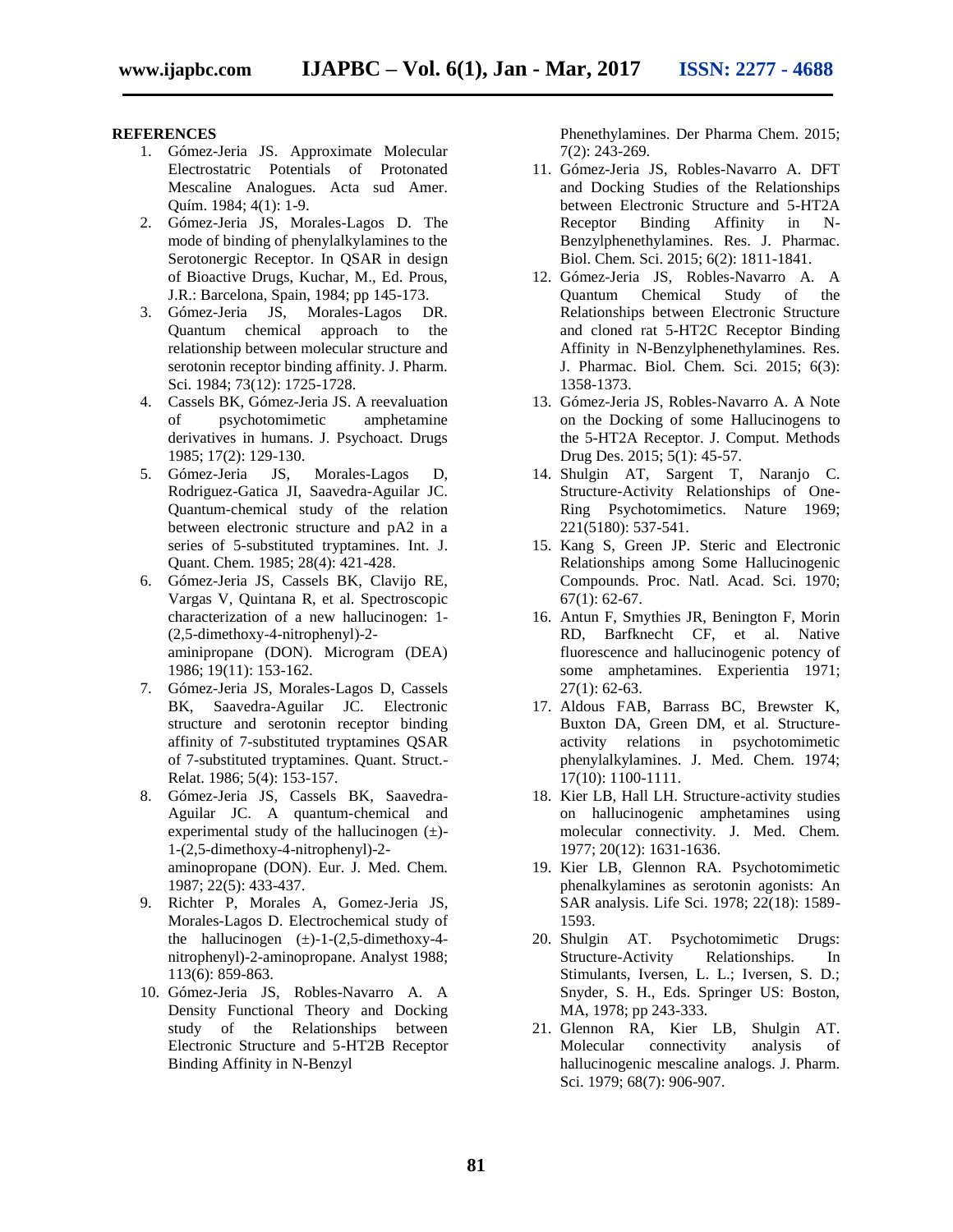- 22. Domelsmith LN, Eaton TA, Houk KN, Anderson GM, Glennon RA, et al. Photoelectron spectra of psychotropic drugs. 6. Relationships between physical properties and pharmacological actions of amphetamine analogs. J. Med. Chem. 1981; 24(12): 1414-1421.
- 23. Gupta SP, Singh P, Bindal MC. QSAR studies on hallucinogens. Chem. Rev. 1983; 83(6): 633-649.
- 24. Klopman G, Raychaudhury C, Henderson RV. A new approach to structure-activity using distance information content of graph vertices : A study with phenylalkylamines. Math. Comp. Mod. 1988; 11(635-640.
- 25. Clare BW. Structure-activity correlations for psychotomimetics. 1. Phenylalkylamines: electronic, volume, and hydrophobicity parameters. J. Med. Chem. 1990; 33(2): 687-702.
- 26. Seggel MR, Yousif MY, Lyon RA, Titeler M, Roth BL, et al. A structure-affinity study of the binding of 4-substituted analogs of 1- (2,5-dimethoxyphenyl)-2-aminopropane at 5-HT2 serotonin receptors. J. Med. Chem. 1990; 33(3): 1032-1036.
- 27. Clare BW. Structure-activity correlations for psychotomimetics. Chemom. Int. Lab. Sys. 1993; 18(1): 71-92.
- 28. Clare B. Structure-Activity Correlations for Psychotomimetics. III. Tryptamines. Aust. J. Chem. 1995; 48(8): 1385-1400.
- 29. Mracec M, Mracec M, Kurunczi L, Nusser T, Simon Z, et al. QSAR study with steric (MTD), electronic and hydrophobicity parameters on psychotomimetic phenylalkylamines. J. Mol. Str. Theochem 1996; 367(139-149.
- 30. Beuerle G, Kovar K-A, Schulze-Alexandru M. Three-dimensional Quantitative Structure–Activity Relationships of Hallucinogenic Phenylalkanamine and Tryptamine Derivatives: Studies using Comparative Molecular Field Analysis (CoMFA). Quant. Struc-.Act. Relat. 1997; 16(6): 447-458.
- 31. Mracec M, Muresan S, Mracec M, Simon Z, Náray-Szabó G. QSARs with Orthogonal Descriptors on Psychotomimetic Phenylalkylamines. Quant. Struc-.Act. Relat. 1997; 16(6): 459-464.
- 32. Clare BW. The Frontier Orbital Phase Angles:  Novel QSAR Descriptors for Benzene Derivatives, Applied to

Phenylalkylamine Hallucinogens. J. Med. Chem. 1998; 41(20): 3845-3856.

- 33. Abdou MM. A Molecular Approach to the Study of Structure-Activity Correlation for Some Amphetamines. J. Psychoact. Drugs. 2001; 33(3): 295-300.
- 34. Clare BW. QSAR of benzene derivatives: comparison of classical descriptors, quantum theoretic parameters and flip regression, exemplified by phenylalkylamine hallucinogens. J. Comp. Aid. Mol. Des. 2002; 16(8): 611-633.
- 35. Altun A, Golcuk K, Kumru M, Jalbout AF. Electron-conformational study for the structure–hallucinogenic activity relationships of phenylalkylamines. Bioorg. Med. Chem. 2003; 11(18): 3861-3868.
- 36. Clare BW. A novel quantum theoretic QSAR for hallucinogenic tryptamines: a major factor is the orientation of  $\pi$  orbital nodes. J. Mol. Str. Theochem 2004; 712(1– 3): 143-148.
- 37. Thakur M, Thakur A, Khadikar PV. QSAR studies on psychotomimetic phenylalkylamines. Bioorg. Med. Chem. 2004; 12(4): 825-831.
- 38. Zhang Z, An L, Hu W, Xiang Y. 3D-QSAR study of hallucinogenic phenylalkylamines by using CoMFA approach. J. Comp. Aid. Mol. Des. 2007; 21(4): 145-153.
- 39. Note. The results presented here are obtained from what is now a routinary procedure. For this reason, we built a general model for the paper's structure. This model contains standard phrases for the presentation of the methods, calculations and results because they do not need to be rewritten repeatedly. In.
- 40. Gómez-Jeria JS. On some problems in quantum pharmacology I. The partition functions. Int. J. Quant. Chem. 1983; 23(6): 1969-1972.
- 41. Gómez-Jeria JS. Modeling the Drug-Receptor Interaction in Quantum Pharmacology. In Molecules in Physics, Chemistry, and Biology, Maruani, J., Ed. Springer Netherlands: 1989; Vol. 4, pp 215- 231.
- 42. Gómez-Jeria JS, Ojeda-Vergara M. Parametrization of the orientational effects in the drug-receptor interaction. J. Chil. Chem. Soc. 2003; 48(4): 119-124.
- 43. Gómez-Jeria JS. Elements of Molecular Electronic Pharmacology (in Spanish). 1st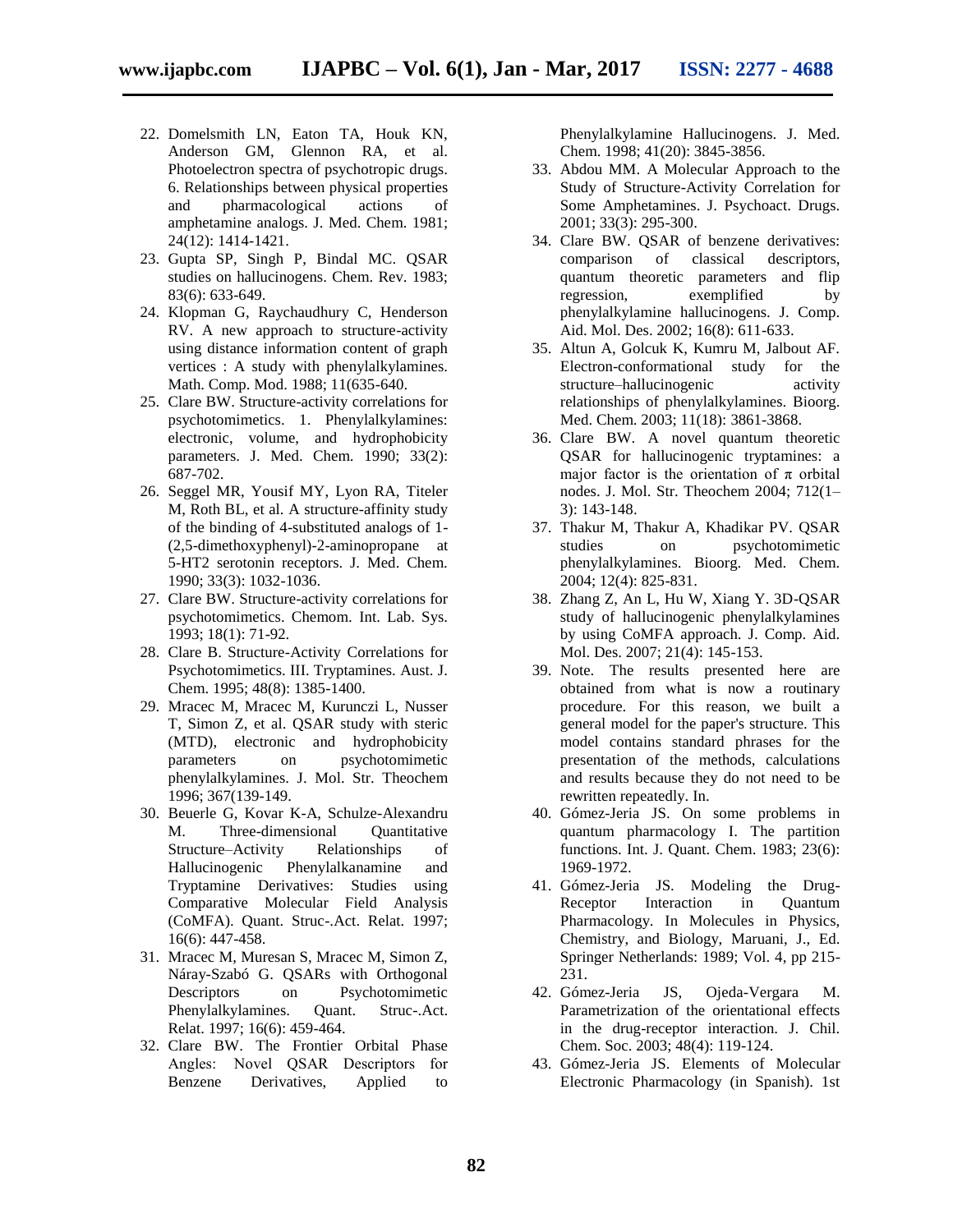ed.; Ediciones Sokar: Santiago de Chile, 2013; p 104.

- 44. Gómez-Jeria JS. A New Set of Local Reactivity Indices within the Hartree-Fock-Roothaan and Density Functional Theory Frameworks. Canad. Chem. Trans. 2013;  $1(1)$ : 25-55.
- 45. Gómez-Jeria JS. Tables of proposed values for the Orientational Parameter of the Substituent. I. Monoatomic, Diatomic, Triatomic, n-CnH2n+1, O-n-CnH2n+1, NRR', and Cycloalkanes (with a single ring) substituents. Res. J. Pharmac. Biol. Chem. Sci. 2016; 7(2): 288-294.
- 46. Gómez-Jeria JS. Tables of proposed values for the Orientational Parameter of the Substituent. II. Res. J. Pharmac. Biol. Chem. Sci. 2016; 7(4): 2258-2260.
- 47. Robles-Navarro A, Gómez-Jeria JS. A Quantum-Chemical Analysis of the Relationships between Electronic Structure and Citotoxixity, GyrB inhibition, DNA Supercoiling inhibition and anti-tubercular activity of a series of quinoline– aminopiperidine hybrid analogues. Der Pharma Chem. 2016; 8(1): 417-440.
- 48. Kpotin GA, Atohoun GS, Kuevi UA, Houngue-Kpota A, Mensah J-B, et al. A quantum-chemical study of the relationships between electronic structure and anti-HIV-1 activity of a series of HEPT derivatives. J. Chem. Pharmac. Res. 2016; 8(8): 1019- 1026.
- 49. Kpotin G, Atohoun SYG, Kuevi UA, Kpota-Hounguè A, Mensah J-B, et al. A Quantum-Chemical study of the Relationships between Electronic Structure and Trypanocidal Activity against Trypanosoma Brucei Brucei of a series of Thiosemicarbazone derivatives. Der Pharm. Lett. 2016; 8(17): 215-222.
- 50. Gómez-Jeria JS, Salazar R. A DFT study of the inhibition of FMS-like tyrosine kinase 3 and the antiproliferative activity against MV4-11 cells by N-(5-(tert-butyl)isoxazol-3-yl)-N'-phenylurea analogs. Der Pharma Chem. 2016; 8(14): 1-9.
- 51. Gómez-Jeria JS, Orellana Í. A theoretical analysis of the inhibition of the VEGFR-2 vascular endothelial growth factor and the anti-proliferative activity against the HepG2 hepatocellular carcinoma cell line by a series of 1-(4-((2-oxoindolin-3 ylidene)amino)phenyl)-3-arylureas. Der Pharma Chem. 2016; 8(2): 476-487.
- 52. Gómez-Jeria JS, Moreno-Rojas C. A theoretical study of the inhibition of human 4-hydroxyphenylpyruvate dioxygenase by a series of pyrazalone-quinazolone hybrids. Der Pharma Chem. 2016; 8(1): 475-482.
- 53. Gómez-Jeria JS, Matus-Perez M. A quantum chemical analysis of the inhibition of protein kinase A (PKA) and Rho-associated protein kinase-2 (ROCK2) by a series of urea-based molecules. Der Pharma Chem. 2016; 8(11): 1-11.
- 54. Gómez-Jeria JS, Latorre-Castro P. On the relationship between electronic structure and carcinogenic activity in substituted Benz[a]anthracene derivatives. Der Pharma Chem. 2016; 8(16): 84-92.
- 55. Gómez-Jeria JS, Kpotin GA. A note on the inhibition of steroid 11β-hydroxylase, aldosterone synthase and aromatase by a series of coumarin derivatives Der Pharma Chem. 2016; 8(15): 213-226.
- 56. Gómez-Jeria JS, Gazzano V. A quantum chemical study of the inhibition of  $\alpha$ glucosidase by a group of oxadiazole benzohydrazone derivatives. Der Pharma Chem. 2016; 8(11): 21-27.
- 57. Gómez-Jeria JS, Cornejo-Martínez R. A DFT study of the inhibition of human phosphodiesterases PDE3A and PDE3B by a group of 2-(4-(1H-tetrazol-5-yl)-1Hpyrazol-1-yl)-4-(4-phenyl)thiazole derivatives. Der Pharma Chem. 2016; 8(4): 329-337.
- 58. Gómez-Jeria JS, Bravo HR. A preliminary DFT analysis of phenolic acids in connection with their phytotoxic activity. Der Pharma Chem. 2016; 8(7): 25-34.
- 59. Gómez-Jeria JS, Abarca-Martínez S. A theoretical analysis of the cytotoxicity of a series of β-carboline-dithiocarbamate derivatives against prostatic cancer (DU-145), breast cancer (MCF-7), human lung adenocarcinoma (A549) and cervical cancer (HeLa) cell lines. Der Pharma Chem. 2016; 8(2): 507-526.
- 60. Bravo HR, Weiss-López BE, Valdebenito-Gamboa J, Gómez-Jeria JS. A theoretical analysis of the relationship between the electronic structure of indole derivatives and their phytotoxicity against Lactuca Sativa seeds. Res. J. Pharmac. Biol. Chem. Sci. 2016; 7(2): 792-798.
- 61. Valdebenito-Gamboa J, Gómez-Jeria JS. A Theoretical Analysis of the Relationships between Electronic Structure and HIV-1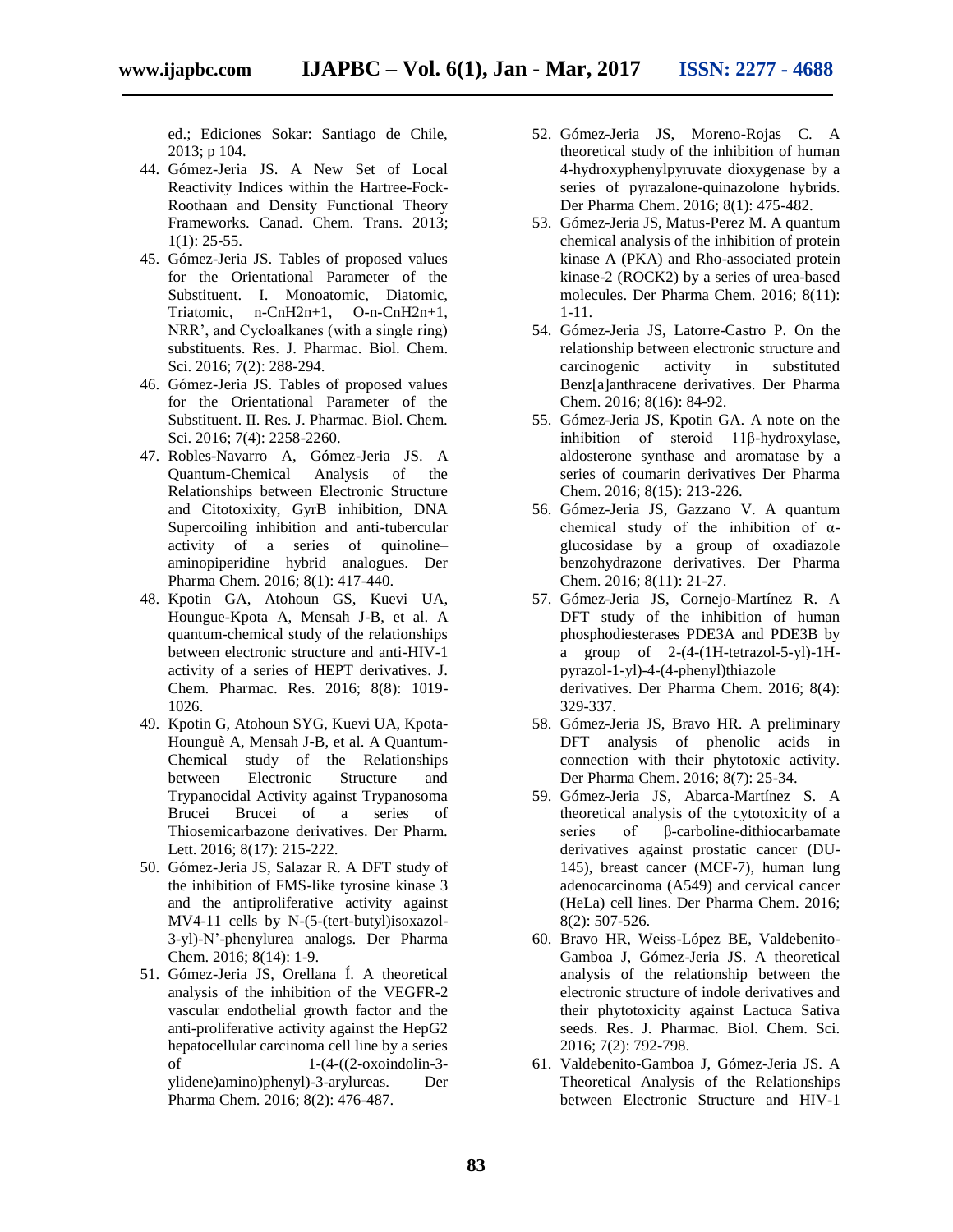Integrase Inhibition, Antiviral Activity and Protein Binding Effects of a series of Naphthyridinone derivatives. Der Pharma Chem. 2015; 7(10): 543-555.

- 62. Leal MS, Robles-Navarro A, Gómez-Jeria JS. A Density Functional Study of the Inhibition of Microsomal Prostaglandin E2 Synthase-1 by 2-aryl substituted quinazolin-4(3H)-one, pyrido[4,3-d]pyrimidin-4(3H) one and pyrido[2,3-d]pyrimidin-4(3H)-one derivatives. Der Pharm. Lett. 2015; 7(1): 54- 66.
- 63. Gómez-Jeria JS, Valdebenito-Gamboa J. A quantum-chemical analysis of the<br>antiproliferative activity of N-3antiproliferative activity of N-3 benzimidazolephenylbisamide derivatives against MGC803, HT29, MKN45 and SW620 cancer cell lines. Der Pharma Chem. 2015; 7(12): 103-121.
- 64. Gómez-Jeria JS, Valdebenito-Gamboa J. A Density Functional Study of the Relationships between Electronic Structure and Dopamine D2 receptor binding affinity of a series of [4-(4-Carboxamidobutyl)]-1 arylpiperazines. Res. J. Pharmac. Biol. Chem. Sci. 2015; 6(6): 203-218.
- 65. Gómez-Jeria JS, Valdebenito-Gamboa J. Electronic structure and docking studies of the Dopamine D3 receptor binding affinity of a series of [4-(4-Carboxamidobutyl)]-1 arylpiperazines. Der Pharma Chem. 2015; 7(7): 323-347.
- 66. Gómez-Jeria JS, Valdebenito-Gamboa J. A Quantum-chemical and Docking study of the inhibitory activity of a family of Thienopyrimidine derivatives bearing a chromone moiety against mTOR Kinase. Der Pharm. Lett. 2015; 7(5): 211-219.
- 67. Gómez-Jeria JS, Robles-Navarro A. A DFT analysis of the Inhibition of Carbonic Anhydrase Isoforms I, II, IX and XII by a Series of Benzenesulfonamides and Tetrafluorobenzenesulfonamides. Amer. J. Chem. App. 2015; 2(3): 66-80.
- 68. Gómez-Jeria JS, Robles-Navarro A. A Quantum Chemical Analysis of the Inactivation Rate Constant of the BoNT/A LC Neurotoxin by some 1,4-Benzoquinone and 1,4-Naphthoquinone derivatives. J. Comput. Methods Drug Des. 2015; 5(1): 15- 26.
- 69. Gómez-Jeria JS, Robles-Navarro A. Quantum-chemical study of the cytotoxic activity of pyrimidine–benzimidazol hybrids against MCF-7, MGC-803, EC-9706 and

SMMC-7721 human cancer cell lines. Res. J. Pharmac. Biol. Chem. Sci. 2015; 6(2): 755-783.

- 70. Gómez-Jeria JS, Robles-Navarro A. A theoretical study of the relationships between electronic structure and inhibition of tumor necrosis factor by cyclopentenone oximes. Res. J. Pharmac. Biol. Chem. Sci. 2015; 6(1): 1337-1351.
- 71. Gómez-Jeria JS, Reyes-Díaz I, Valdebenito-Gamboa J. Quantum-Chemical and Docking Studies of 8-Hydroxy-Quinolines as Inhibitors of the Botulinum Neurotoxin A Light Chain (BoNT/A LC). J. Comput. Methods Drug Des. 2015; 5(2): 25-56.
- 72. Gómez-Jeria JS, Becerra-Ruiz MB. A Preliminary Quantum-Chemical Study of the anti-HIV-1 IIIB Activity of a series of Etravirine-VRX-480773 Hybrids. Der Pharma Chem. 2015; 7(12): 362-369.
- 73. Gómez-Jeria JS, Castro-Latorre P, Kpotin G. Quantum Chemical Analysis of the Relationships between Electronic Structure and Antiviral Activity against HIV-1 of some Pyrazine-1,3-thiazine Hybrid Analogues. Der Pharma Chem. 2016; 8(20): 234-239.
- 74. Gómez-Jeria JS, Robles-Navarro A. The different modes of docking of a series of benzenesulfonamides and tetrafluorobenzenesulfonamides to the carbonic anhydrase isoform II. Der Pharma Chem. 2015; 7(3): 230-241.
- 75. Gómez-Jeria JS. A Theoretical Study of the Relationships between Electronic Structure and Antifungal Activity against Botrytis cinerea and Colletotrichum lagenarium of a Group of Carabrone Hydrazone Derivatives. Res. J. Pharmac. Biol. Chem. Sci. 2015; 6(3): 688-697.
- 76. Solís-Gutiérrez R, Gómez-Jeria JS. A Density Functional Theory study of the relationships between electronic structure and metabotropic glutamate receptor subtype 5 affinity of 2-amino- and 2 halothiazole derivatives. Res. J. Pharmac. Biol. Chem. Sci. 2014; 5(2): 1401-1416.
- 77. Salgado-Valdés F, Gómez-Jeria JS. A Theoretical Study of the Relationships between Electronic Structure and CB1 and CB2 Cannabinoid Receptor Binding Affinity in a Group of 1-Aryl-5-(1-H-pyrrol-1-yl)-1- H-pyrazole-3-carboxamides. J. Quant. Chem. 2014; 2014 Article ID 431432(1-15.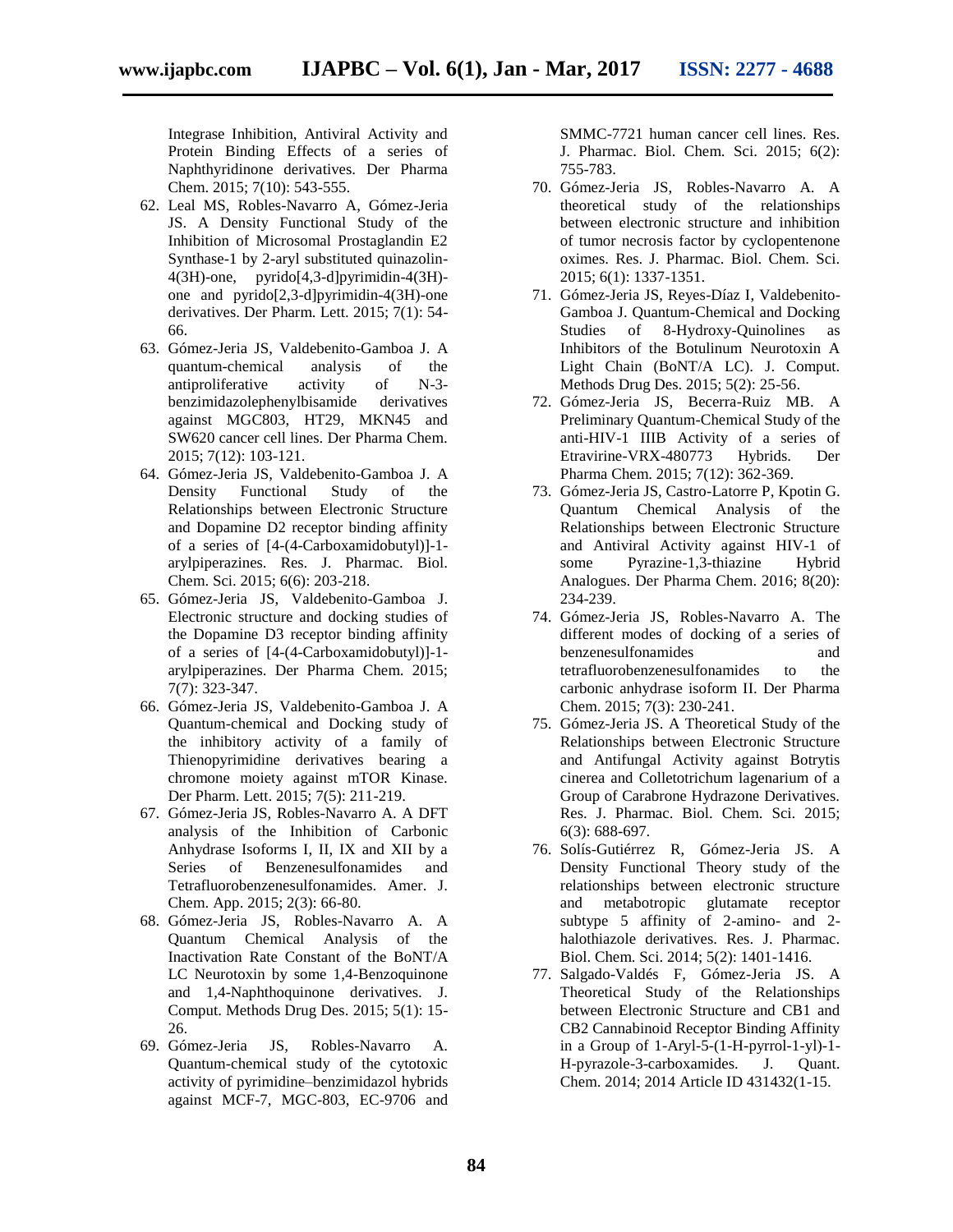- 78. Pino-Ramírez DI, Gómez-Jeria JS. A Quantum-chemical study of the in vitro cytotoxicity of a series of (Z)-1-aryl-3 arylamino-2-propen-1-ones against human tumor DU145 and K562 cell lines. Amer. Chem. Sci. J. 2014; 4(5): 554-575.
- 79. Muñoz-Gacitúa D, Gómez-Jeria JS. Quantum-chemical study of the relationships between electronic structure and anti influenza activity. 2. The inhibition by 1H-1,2,3-triazole-4-carboxamide derivatives of the cytopathic effects produced by the influenza A/WSN/33 (H1N1) and A/HK/8/68 (H3N2) strains in MDCK cells. J. Comput. Methods Drug Des. 2014; 4(1): 48-63.
- 80. Muñoz-Gacitúa D, Gómez-Jeria JS. Quantum-chemical study of the relationships between electronic structure and anti influenza activity. 1. The inhibition of cytophatic effects produced by the influenza A/Guangdong Luohu/219/2006 (H1N1) strain in MDCK cells by substituted bisaryl amide compounds. J. Comput. Methods Drug Des. 2014; 4(1): 33-47.
- 81. Gómez-Jeria JS, Valdebenito-Gamboa J. A DFT Study of the Relationships between the Electronic Structures of a series of 2,4,5- Trisubstituted Pyrimidines and their Inhibition of four Cyclin-dependent Kinases and their Anti-Proliferative Action against HCT-116 and MCF-7 Cell Lines. Der Pharma Chem. 2014; 6(5): 383-406.
- 82. Gómez-Jeria JS, Molina-Hidalgo J. A Short Note on the Relationships between Electronic Structure and S-Nitrosoglutathione Reductase Inhibition by 3-[1-(4-carbamoylphenyl)-5-phenyl-1Hpyrrol-2-yl]propanoic acids. J. Comput. Methods Drug Des. 2014; 4(2): 1-9.
- 83. Gómez-Jeria JS. A Density Functional Study of the Inhibition of the Anthrax Lethal Factor Toxin by Quinoline-based small Molecules related to Aminoquinuride (NSC 12155). Res. J. Pharmac. Biol. Chem. Sci. 2014; 5(6): 780-792.
- 84. Gómez-Jeria JS. A Note on the Relationships between Electronic Structure and Inhibition of Chikungunya Virus Replication by a group of [1,2,3]Triazolo[4,5-d]pyrimidin-7(6H)-ones Derivatives. J. Comput. Methods Drug Des. 2014; 4(3): 38-47.
- 85. Gómez-Jeria JS. A DFT Study of the Inhibition of the Papain-like Protease

(PLpro) from the SARS Coronavirus by a Group of 4-Piperidinecarboxamide Derivatives. Res. J. Pharmac. Biol. Chem. Sci. 2014; 5(5): 424-436.

- 86. Gómez-Jeria JS. A Preliminary Formal Quantitative Structure-Activity Relationship Study of some 1,7-Bis-(amino alkyl)diazachrysene Derivatives as Inhibitors of Botulinum Neurotoxin Serotype A Light Chain and Three P. falciparum Malaria Strains. J. Comput. Methods Drug Des. 2014; 4(2): 32-44.
- 87. Gómez-Jeria JS. A Quantum-Chemical approach toward an understanding of the Human Neutrophil Elastase inhibition by Nbenzoylindazole derivatives. Res. J. Pharmac. Biol. Chem. Sci. 2014; 5(3): 2124- 2142.
- 88. Gómez-Jeria JS. Toward Understanding the Inhibition of Vesicular Stomatitis Virus Replication in MDCK Cells by 4- Quinolinecarboxylic acid Analogues. A Density Functional Study. Der Pharma Chem. 2014; 6(3): 64-77.
- 89. Gómez-Jeria JS. A quantum chemical analysis of the relationships between electronic structure, PAK1 inhibition and MEK phosphorylation in a series of 2 arylamino-4-aryl-pyrimidines. SOP Trans. Phys. Chem. 2014; 1(2): 10-28.
- 90. Gómez-Jeria JS. An Analysis of the Electronic Structure of an Imidazo[1,2a]Pyrrolo[2,3-c]Pyridine series and their anti Bovine Viral Diarrhea Virus Activity. Brit. Microbiol. Res. J. 2014; 4(9): 968-987.
- 91. Gómez-Jeria JS. A quantum-chemical analysis of the relationships between hCB2 cannabinoid receptor binding affinity and electronic structure in a family of 4-oxo-1,4 dihydroquinoline-3-carboxamide derivatives. Der Pharm. Lett. 2014; 6.(1): 95-104.
- 92. Gómez-Jeria JS. A theoretical study of the relationships between electronic structure and anti-inflammatory and anti-cancer activities of a series of 6,7-substituted-5,8 quinolinequinones. Int. Res. J. Pure App. Chem. 2014; 4(3): 270-291.
- 93. Gatica-Díaz F, Gómez-Jeria JS. A Theoretical Study of the Relationships between Electronic Structure and Cytotoxicity of a group of N2-alkylated Quaternary β-Carbolines against nine Tumoral Cell Lines. J. Comput. Methods Drug Des. 2014; 4(4): 79-120.